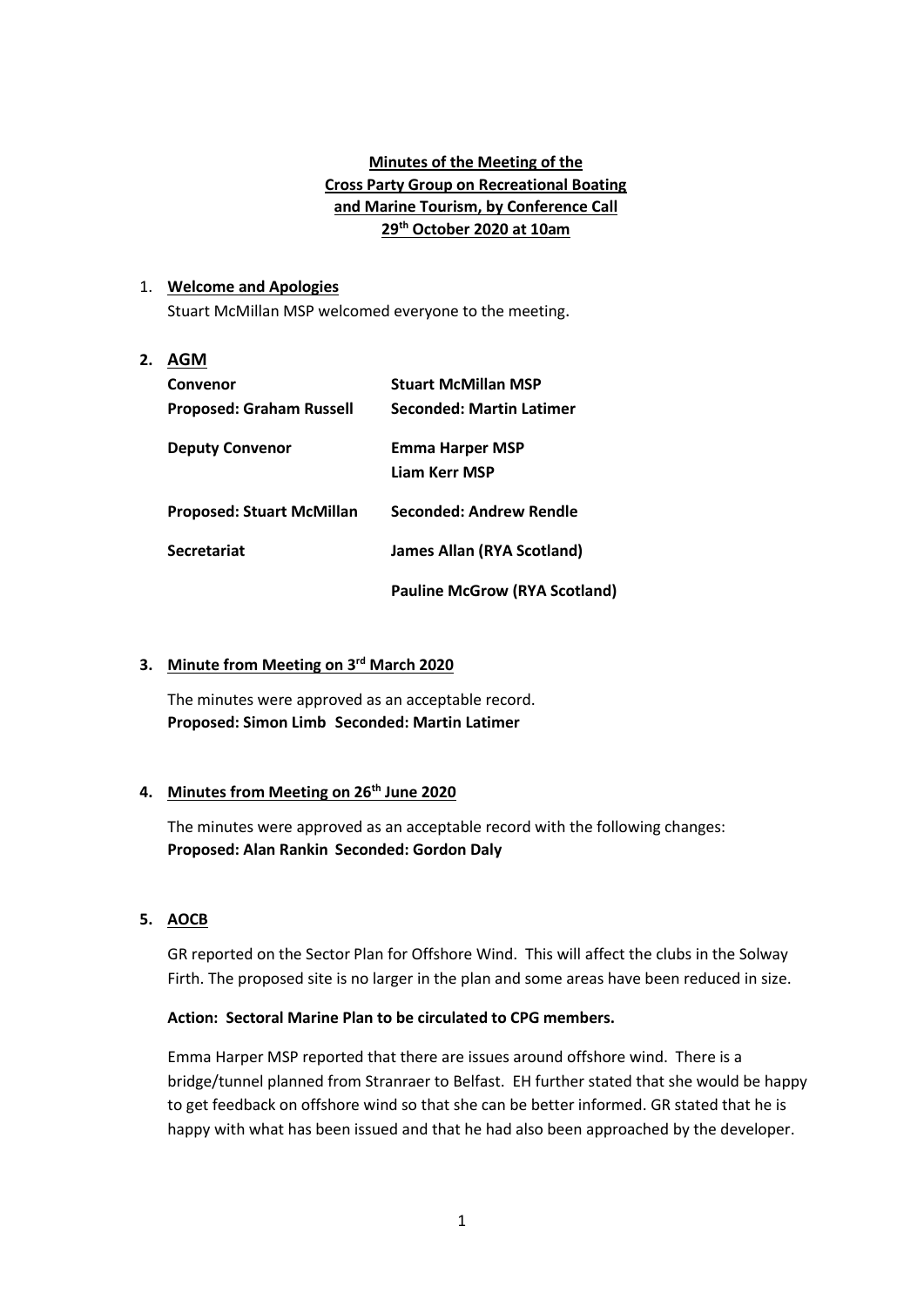Clair McFarlane, (Solway Firth Partnership) stated that if you want further information then she would be happy to discuss with Emma Harper MSP.

# **Action/Decision: ML asked if it would be possible for the Marine Tourism Partnership Pack to be launched at the next meeting on 24th November by James Stuart. SMCM agreed that this could take place.**

## **Action: In February 2021 the partnerships will be announced.**

AR provided an update on work to date re Covid-19.

- Seeking financial support for the sector. Sail Scotland have done a joint submission with Wild Scotland and have been bidding for Quarter 1 funding support for Charter and Mooring buoys for independent moorings as there will be high expenditure period in Quarter 1.
- Looking at workable rules
- Marine boat operators structured discussion taking place with government and health officials and are looking at how different operators may be able to trade in the spring for charter and cruise sector and getting detailed working protocols.
- Recovery marketing fund VisitScotland Growth Fund and are seeking to quadruple.
- YOCW/VisitScotland/Marketing digital campaign for recovery in 2021.
- Meeting held with Fergus Ewing MSP, title in here. Meeting was held over the weekend. The tourism sector not getting same support and biased towards the licence trade which is being raised as issue.
- Collecting more visibility for outdoor activities, wellbeing and mental health.
- Making a case that tourism and outdoor activities gets higher visibility as the debate gets taken forward and striving to get funding support and are seeking help to press these messages.

SMCM thanked AR for the information and update.

GR stated that he supported what AR was saying. What are the circumstances for mixed groups that can sail together. GR gave an example of sailing and mitigations and precautions being put in place. GR stated that there is a need for flexibility think about this over the winter.

SMCM stated that the tiering system will be on a 2-4 weeks and will be reviewed every week.

SL stated that it has been positive with field of play/bubbles that have been put in place to allow boating to take place.

## **Date of Next Meeting**

## **24th November 2020 at 6pm online.**

Thanks was given for all contributions and the meeting closed with vote of thanks to Chair.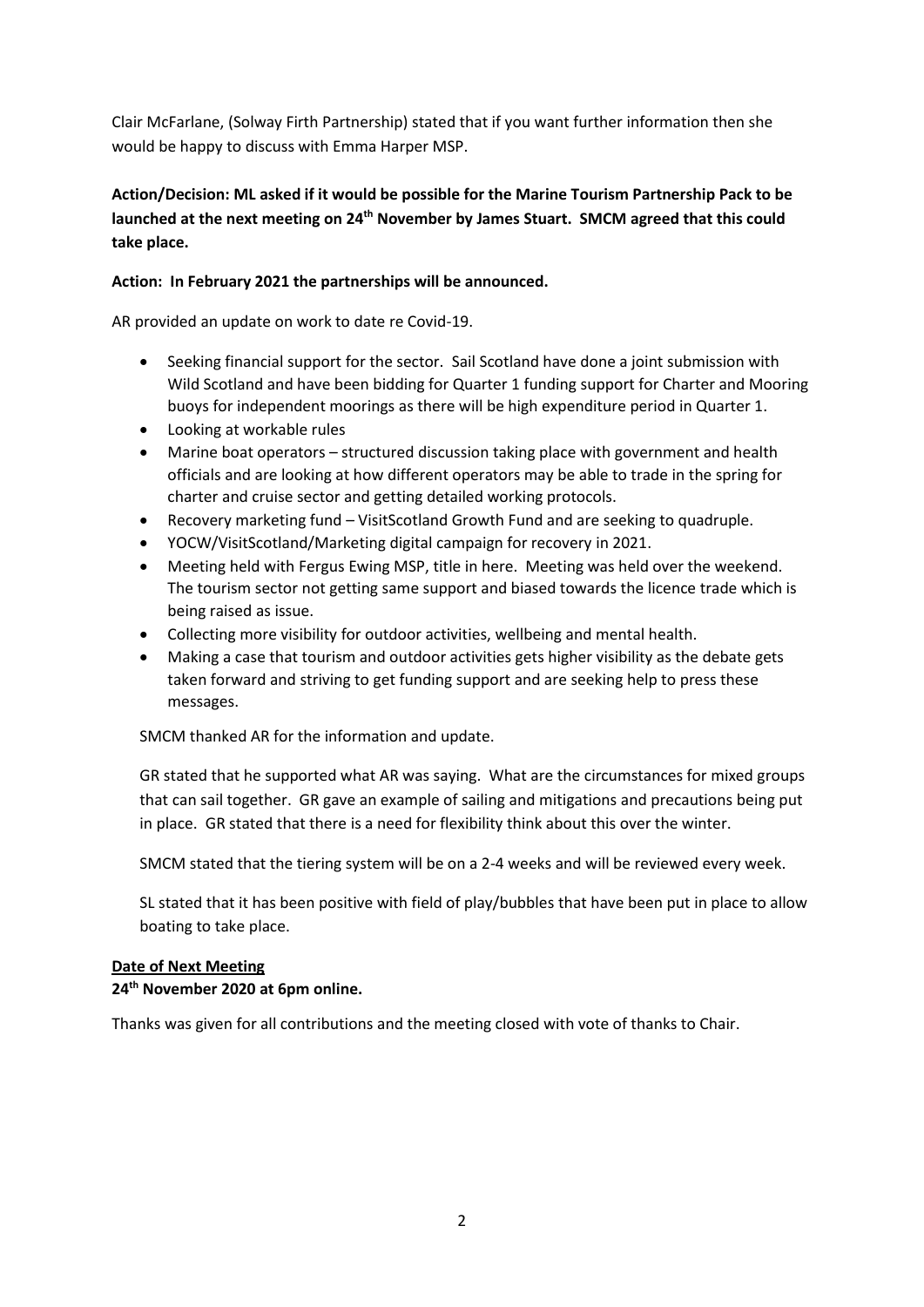# **APPENDIX 1**

# **ACTIONS**

| 1. | <b>Marine Tourism Partnerships</b>                        | James Stuart | 29/10/20 | On                  |
|----|-----------------------------------------------------------|--------------|----------|---------------------|
|    | Marine Tourism Partnership Pack to be                     |              |          | agenda              |
|    | launched at the next meeting on 24 <sup>th</sup> November |              |          | for                 |
|    | by James Stuart.                                          |              |          | meeting             |
|    |                                                           |              |          | on 24 <sup>th</sup> |
|    | February 2021 - the partnerships will be                  |              |          | Nov                 |
|    | announced.                                                |              |          |                     |
|    |                                                           |              |          |                     |
|    |                                                           |              |          |                     |
| 2. | <b>Sectoral Marine Plan</b>                               | PM           | 29/10/20 | 13/11/20            |
|    | To be circulated to CPG members.                          |              |          |                     |
|    |                                                           |              |          |                     |
|    |                                                           |              |          |                     |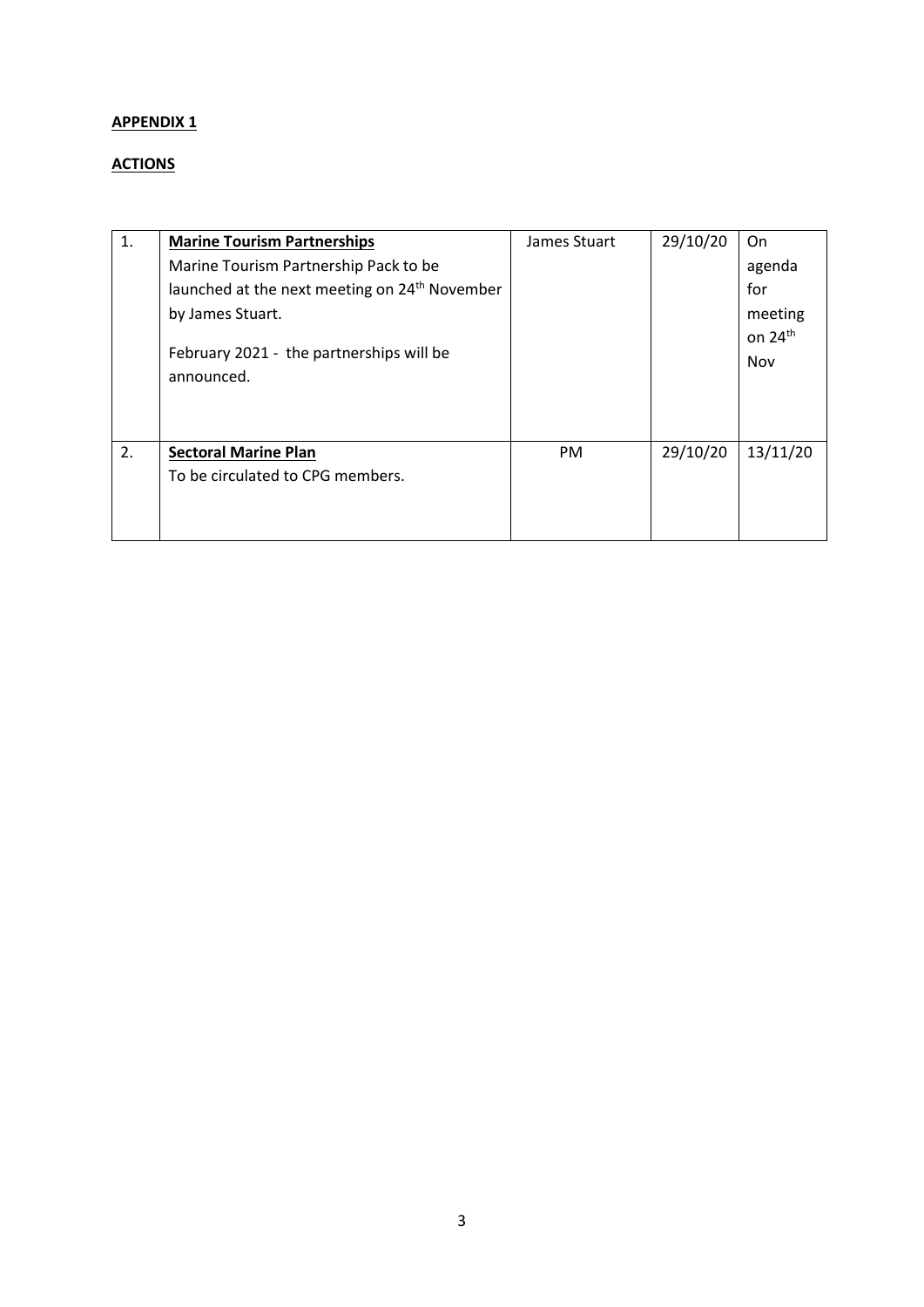# **APPENDIX 2 ATTENDANCE**

| <b>Name</b>            | Organisation                            |
|------------------------|-----------------------------------------|
|                        |                                         |
| <b>Stuart McMillan</b> | Convenor                                |
|                        |                                         |
| <b>Pauline McGrow</b>  | RYA Scotland, Secretariat               |
| James Allan            | RYA Scotland, Secretariat               |
|                        |                                         |
| Graham Russell         | <b>RYA Scotland</b>                     |
|                        |                                         |
| <b>Martin Latimer</b>  | <b>British Marine Scotland</b>          |
|                        |                                         |
| Sarah Brown            | <b>WHAM</b>                             |
| <b>Stuart Smith</b>    | <b>Scottish Canoe Association</b>       |
|                        |                                         |
| <b>Andrew Randle</b>   | <b>Scottish Coastal Rowing</b>          |
|                        |                                         |
| Clair McFarlan         | Solway Forth Partnership                |
| Carlene McAvoy         | ROSPA/Water Safety Scotland             |
|                        |                                         |
| <b>Gordon Daly</b>     | RYA Scotland/ (will take part by phone) |
|                        |                                         |
| <b>Michael Avril</b>   | <b>Water Safety Scotland</b>            |
| Simon Limb             | <b>British Marine Scotland</b>          |
|                        |                                         |
| Alan Rankin            | Sail Scotland                           |
|                        |                                         |
| <b>Paul Bancks</b>     | <b>Crown Estate Scotland</b>            |
|                        | VisitScotland                           |
| David Adams McGilp     |                                         |
| Aileen Monk            | <b>British Marine Scotland</b>          |
|                        |                                         |
| Emma Harper MSP        |                                         |
|                        |                                         |